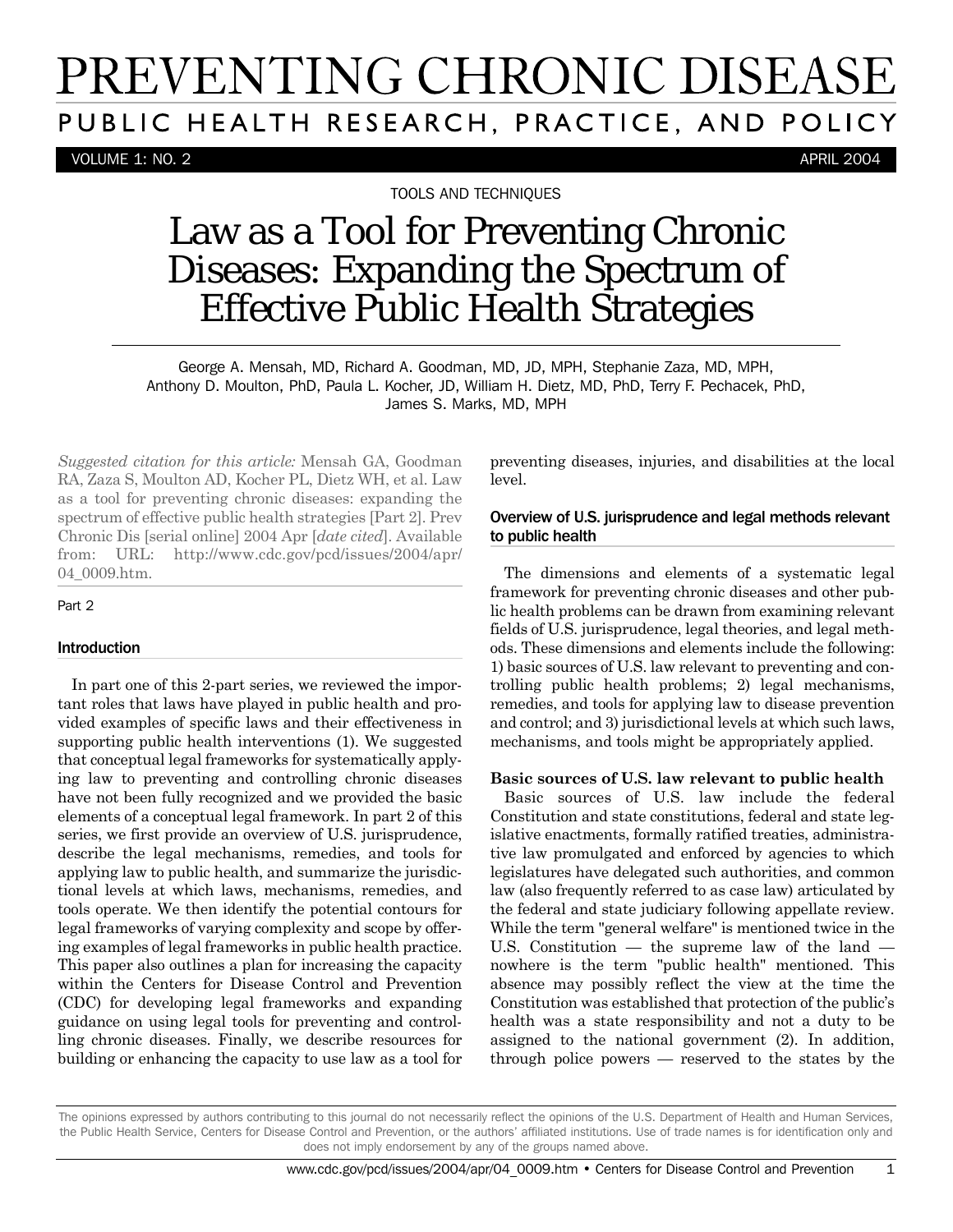Tenth Amendment — states retained responsibility for public health (3,4). Despite the absence of the term in the Constitution, several provisions do confer some public health powers on the federal government as well as affect the exercise of police power by the states. For example, one provision (Article I, Section 8) confers on Congress the powers to tax, appropriate monies, and provide for the general welfare of the United States (3). These authorities have enabled Congress to establish agencies with responsibilities in public health within the executive branch, as well as to allocate monies earmarked for public health activities to the states.

In contrast to the U.S. Constitution's grant of limited, enumerated powers to the federal government, individual state constitutions exist as limits on the sovereign powers of states. While state constitutions vary in their references to public health, many provide for their legislatures to establish state — and sometimes county or local — boards of health. In addition, states may delegate public health responsibilities to such local authorities.

A combination of federal statutes establishes roles and authorities of federal agencies in disease prevention and control activities. The CDC and the Food and Drug Administration (FDA) are 2 such agencies for which Congress has statutorily conferred explicit public health responsibilities and authorities to address public health problems. The responsibilities and powers of these agencies are reflected in provisions of the Public Health Service Act (PHSA) and the Food, Drug, and Cosmetic Act. Sections of Title III of the PHSA encompass a range of powers and duties for disease control and prevention, including conducting scientific research relating to causes, treatment, control, and prevention of diseases (Section 301), and for federal–state cooperation in disease prevention and control (Section 311). Examples of PHSA provisions more targeted to chronic disease issues are Section 317H, which covers surveillance and juvenile diabetes, Sections 399W-Z, which cover programs to improve the health of children, including, for example, grants to promote childhood nutrition and physical activity, and applied research into childhood obesity, and Sections 1501-1510, which cover breast and cervical cancer screening.

State legislatures, by acting under their broad plenary authorities and by expressing their police powers to protect the health and safety of their populations, enact numerous statutes for disease control and prevention. These statutes create public health agencies at state and local levels, articulate express authorities for such agencies to assure the public's health through regulatory and non-regulatory actions, and may even delegate such powers to lower-level agencies. While the states' legal authorities for preventing and controlling many infectious diseases have been comprehensively described (5), such information has not been well-characterized for chronic diseases.

In addition to constitutions and statutes, other important sources of law affecting public health include administrative law and common law. Administrative law is created by administrative agencies through rules, regulations, orders, and procedures designed to promote policy goals enacted by legislation (6). Responsibility for implementing and enforcing such regulations may be delegated by legislatures to public health departments and other regulatory agencies which, through the processes of issuing and enforcing regulations, create a body of administrative law. Administrative law requirements may govern a spectrum of public health actions that range from the designation of notifiable diseases reported through public health surveillance and the development of sanitation codes to the enforcement of environmental regulations (7).

The United States has a common law system, encompassing what frequently is referred to as "case law," in which judges interpret constitutions and statutes through written opinions that guide the application of the law. Within this system, the U.S. Supreme Court is the final authority over a hierarchy of courts. The hierarchy extends from municipal and other local courts that hear many public health cases, through the district, appeals, and supreme courts of each state, and finally, to federal district and appellate courts. Within this hierarchy, the opinions of an appeals court are binding on subordinate courts. Although state courts in one state do not bind the courts in other states, state courts often are influenced by courts in other states that have considered similar problems. This common law system allows judges to modify constitutions and statutes to adjust to changing conditions and unanticipated problems. Many cases with important ramifications for public health, such as the U.S. Supreme Court's landmark decision *Jacobson v Massachusetts*, illustrate this process of applying constitutional provisions to public health situations that were not anticipated by the Constitution (8). Well-known areas of common law include contract, criminal, real property, and tort law, some of

The opinions expressed by authors contributing to this journal do not necessarily reflect the opinions of the U.S. Department of Health and Human Services, the Public Health Service, Centers for Disease Control and Prevention, or the authors' affiliated institutions. Use of trade names is for identification only and does not imply endorsement by any of the groups named above.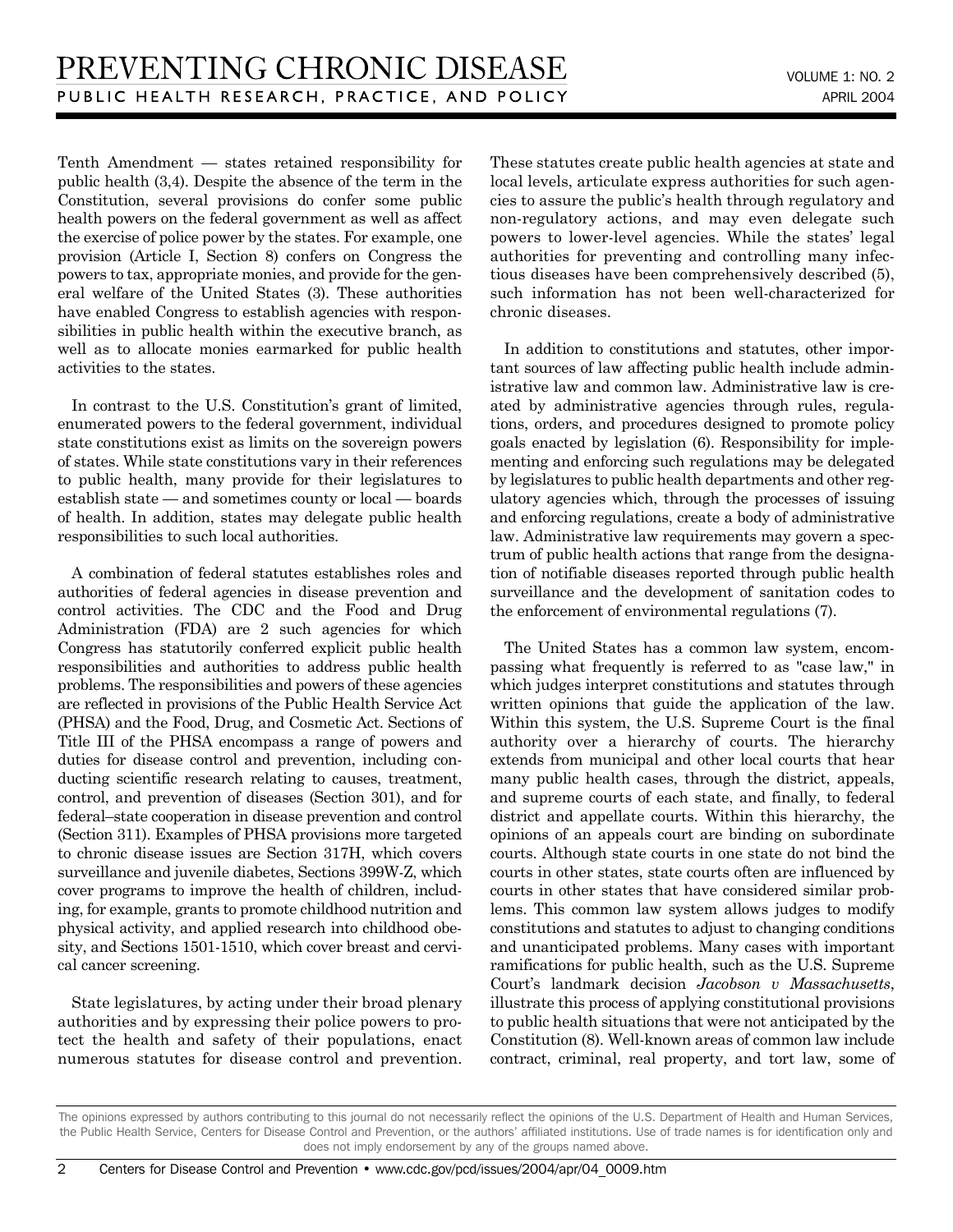which have been important in public health (9). Tort law, for example, has addressed injuries caused by unsafe conditions. Although historically the body of judge-made tort law was almost entirely a common-law creation of judges, most states have now clarified and limited these judicial decisions by statute and regulation.

#### **Legal mechanisms, remedies, and tools**

Under the sources of U.S. law described above, public health departments and other governmental agencies, as well as non-governmental organizations and parties, can opt to employ a variety of legal mechanisms, remedies, and tools for applying law to the prevention of diseases and injuries. Legal mechanisms represent several categories of governmental methods and interventions including not only the powers to tax and spend but also the direct regulation of individuals (e.g., seatbelt requirements) and of businesses (e.g., licensure, inspections, fines, occupational safety standards) (3,7). Public health agencies also can turn to a broad set of remedies and sanctions to enforce regulations. Such remedies include civil sanctions — fines, suspension or revocation of licensure, and injunctions (also known as court orders) requiring termination of a defined activity required by law — and, in some instances, even criminal sanctions (7). Claims for damages under tort and property theories represent an additional legal tool for states, localities, individuals, or groups addressing public health problems. This tool has been used to protect the public from injury risks associated with products such as motor vehicles and tobacco (10).

#### **Jurisdictional levels**

The jurisdictions at which mechanisms, remedies, and tools may be applied to public health problems span the federal, state, and local levels. While correspondence between the levels of enactment and application of laws can be straightforward, the fit and interplay of laws and mechanisms can be complicated for a multitude of public health policies and problems. For some problems, there may be a clear relationship between the source(s) of law and its jurisdictional application. For an ordinance enacted by a county commission to ban smoking in restaurants or entertainment venues, for example, the law will be highly specific to a narrowly defined geographic and political jurisdiction. For other problems, however, the relationship between the source(s) of law and the target public health problem may be extremely complex, involving a combination of federal, state, and local laws, and possibly even invoking the principle of preemption — the legal effect resulting when a superior governmental unit blocks an inferior governmental unit from regulation (7).

#### Examples of legal frameworks in public health practice

Despite the foundational role of law in framing public health, as well as the important roles laws have played as interventions for public health problems, only a limited number of explicit, conceptual legal frameworks have been developed for preventing and controlling diseases and injuries. An historical example of the role of law in the modern public health movement is the Shattuck Report on sanitary conditions in Boston in 1850 (11). That report concluded with a proposed bill establishing a framework for public health regulation. This approach later was applied to zoning and city planning to improve the public's health by separating residential housing from industrial areas, creating green spaces, and improving lighting and ventilation in multifamily housing.

A more recent example of the role of law in public health is a model — explicitly labeled as a legal framework — for improving the built environment (12). Other examples can be drawn from analyses of legal authorities related to public health problems such as acute disease and public health emergencies, environmental health, injuries, foodborne illnesses, and tobacco use-related diseases (13).

In outlining a model for modifying the design of the built environment to facilitate healthy behaviors and to create conditions for health, the authors noted that educating people about healthy lifestyles is by itself insufficient and that the built environment must allow for people to engage in healthy behaviors (12). The authors suggested that law be used as a tool to achieve the goals of a modified built environment and they proposed a framework of 5 legal approaches: 1) environmental regulation to reduce toxic emissions; 2) zoning ordinances to designate specific uses for areas; 3) building codes to set standards for structures; 4) taxation to encourage or discourage activities; and 5) spending to provide resources for projects that enhance the built environment (12). These legal approaches reflect not only constitutional principles but also the potential use of laws arising from a variety of federal, state, and local legislative enactments, and from administrative agencies.

While not explicit legal frameworks per se, some legal powers have been outlined as tools for addressing other public health problems. Legal authorities necessary for

The opinions expressed by authors contributing to this journal do not necessarily reflect the opinions of the U.S. Department of Health and Human Services, the Public Health Service, Centers for Disease Control and Prevention, or the authors' affiliated institutions. Use of trade names is for identification only and does not imply endorsement by any of the groups named above.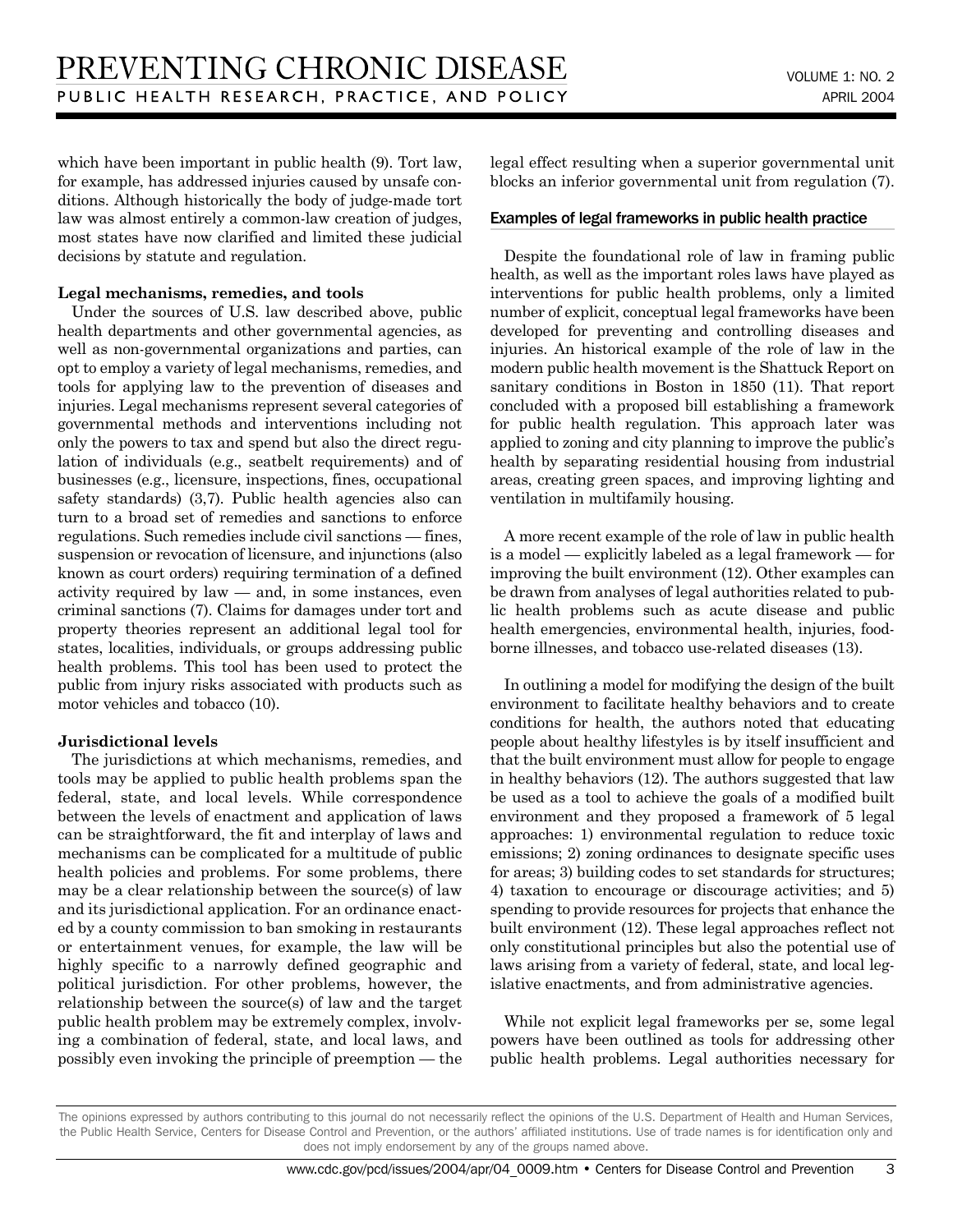interventions during public health emergencies draw from a combination of constitutional sources, statutory enactments, and applications of the state's police power — for example, the powers to seize property, abate nuisances, and implement personal control measures such as quarantine, isolation, and mandatory vaccination (14). To control and prevent food-borne diseases, public health and other government agencies at the federal, state, and local levels rely on a set of laws including federal statutes, such as the Federal Food, Drug, and Cosmetic Act and the Federal Meat Inspection Act, the uses of administrative law by agencies possessing delegated regulatory powers, such as the FDA and the Environmental Protection Agency (EPA), and myriad state and local legislated and delegated authorities (15). Other legal tool constructs exist for environmental health, tobacco control, and injury control (16,17). These constructs employ legislative and administrative laws and also identify a prominent role for litigation.

A final example is an analysis of laws related to potentially modifiable risk factors associated with coronary heart disease (CHD) (18). While this analysis was not advanced explicitly as a legal framework for the control and prevention of CHD, it nonetheless offers ideas and elements for a legal framework for addressing this and other chronic disease problems. The author of this analysis examined selected risk factors for CHD, such as smoking, in relation to laws most directly related to modifiable socio-environmental determinants for the factor (e.g., the Federal Cigarette Labeling and Advertising Act, and state and local clean indoor air laws), as well as in relation to laws more remotely related to such determinants (e.g., state product liability laws, public health laws, and consumer fraud laws).

# Building the CDC's public health law capacity in chronic disease prevention and control

Systematic legal frameworks in chronic disease prevention and control, like those described in the previous section, can be used to 1) assure that all potential legal avenues are considered; 2) provide a structure within which legal interventions can be monitored for appropriateness and effectiveness; and 3) assist in ensuring that laws, rules, orders, and regulations developed within these frameworks are implemented and enforced.

Specific legal frameworks could be derived for a number

of issues within the arena of chronic disease prevention prevention of heart disease, stroke, diabetes, asthma, obesity, cancer, or complications of diabetes, for example and health promotion, such as reducing tobacco use, increasing physical activity, and improving nutrition. Indeed, the CDC's National Center for Chronic Disease Prevention and Health Promotion (NCCDPHP) in collaboration with the CDC's Public Health Law Program has launched the development of legal frameworks in 2 of these areas — prevention of cardiovascular disease and obesity — and aims to develop additional frameworks in other high-priority areas.

In addition to these issue-specific frameworks, an overarching legal framework could guide the development of legal tools for the entire range of chronic diseases, health behaviors, and environmental conditions. The framework could borrow effective legal tools from one area and apply them creatively to another. An overarching framework could be developed by incorporating the common elements of issue-specific frameworks and by analyzing cross-cutting issues in chronic disease prevention and health promotion.

To build the capacity of NCCDPHP to provide guidance and technical assistance in the emerging field of public health law, we plan to initiate several projects. First, apublic health law work group has formed within NCCDPHP to oversee promising activities. An attorney-analyst and medical epidemiologist will coordinate efforts of a cross-NCCDPHP, multidisciplinary team with representatives from each category-specific division — for example, the Division of Adult and Community Health and the Office on Smoking and Health. Initial plans include a one-day meeting with external (non-CDC) program and public health law experts to develop the next steps in building capacity. Priorities include creating category-specific and overarching legal frameworks for chronic disease prevention and health promotion, hosting seminars on public health law and its current and potential uses in chronic disease, and expanding our ability to guide and collaborate with constituents in using legal tools for chronic disease prevention and health promotion.

# Existing resources

A growing body of information resources can assist public health professionals and others interested in building organizational capacity for using law as a tool for chronic

The opinions expressed by authors contributing to this journal do not necessarily reflect the opinions of the U.S. Department of Health and Human Services, the Public Health Service, Centers for Disease Control and Prevention, or the authors' affiliated institutions. Use of trade names is for identification only and does not imply endorsement by any of the groups named above.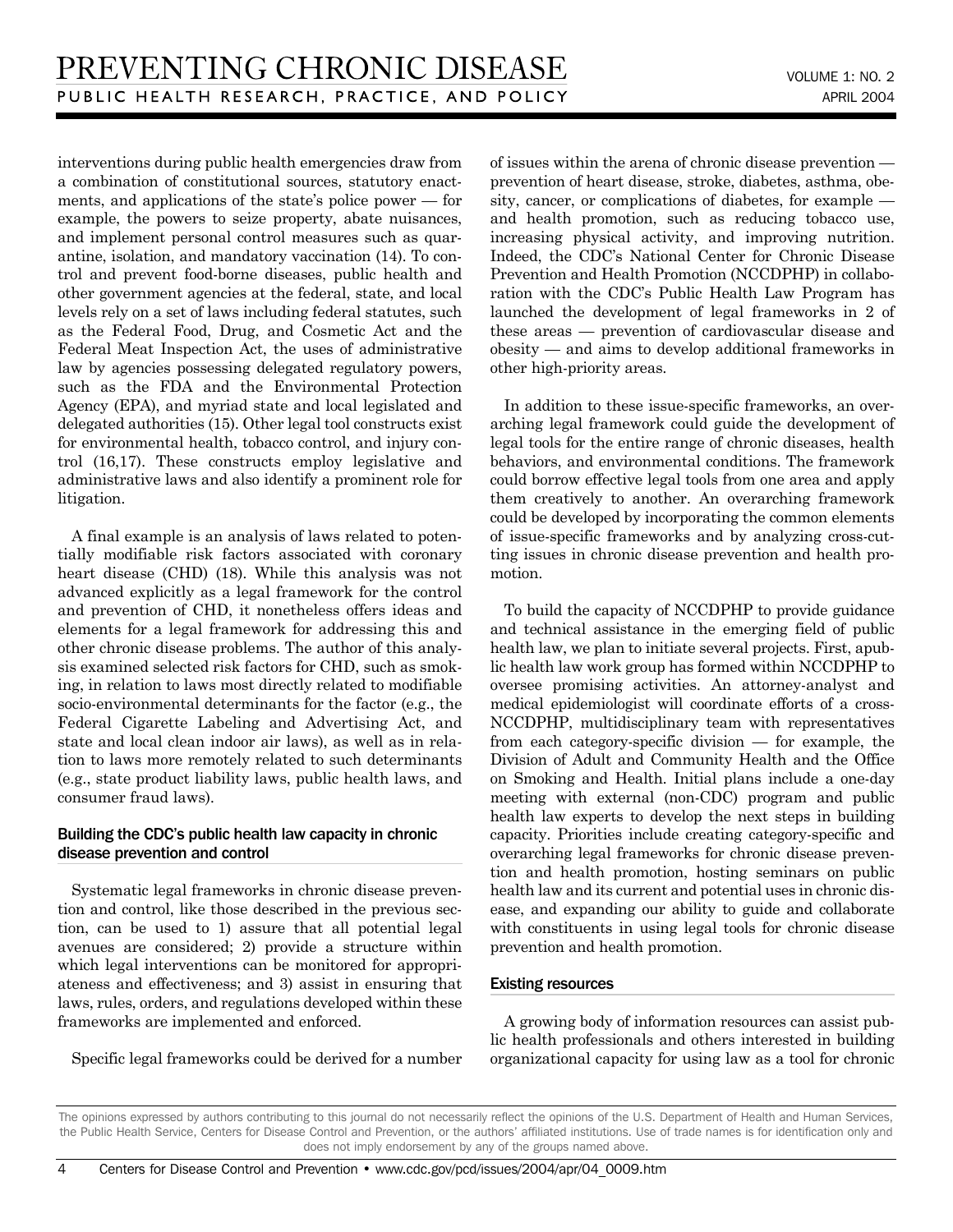disease prevention (17,19-24). The initial activities listed above and others will generate future articles in this and other journals. Readers may review statutes and case law within their own jurisdictions and also consult their legal counsel on laws relating to their program's goals. Finally, public health conferences increasingly are offering educational sessions and programs on laws for preventing chronic diseases. The CDC Public Health Law Program Web site offers information on 2 past conferences (25) and on the upcoming conference, The Public's Health and the Law in the 21st Century, to be held June 14–16, 2004, in Atlanta, Ga (26).

# **Conclusions**

This paper outlined the variety of legal tools, remedies, and mechanisms available to public health practitioners and policy makers for achieving public health goals and also examined law as a tool for expanding strategies for preventing and controlling chronic diseases. We emphasize that the use of law should complement, not supplant, existing strategies based on well-established principles of public health practice (27). Law can bolster existing strategies when used prudently by public health practitioners who have a clear understanding of how it shapes public health infrastructure and can promote program goals.

In addition to giving examples of the effectiveness of laws in public health, we described the broad jursiprudential landscape upon which legal frameworks address chronic diseases across a wide array of programs not limited to officially designated public health agencies. Medicare and Medicaid programs, for example, set policies that determine access for large segments of the U.S. population to screening and secondary prevention activities for a number of chronic disease risk factors and conditions. Similarly, the EPA and its state counterparts determine to a large extent exposure levels to airborne and waterborne toxins and to particulates linked to cancer, asthma, and other chronic diseases. Municipal water systems, many independent of officially designated public health agencies, influence oral health through fluoridation policies. Even federal and state revenue agencies, while established largely for other purposes, affect the public's health through policies that assign taxable status to preventive medical treatments.

Legal frameworks provide exciting opportunities for expanding the spectrum of effective public health strategies. In collaboration with the CDC's Public Health Law Program, other legal experts, and our external partners, NCCDPHP will continue to explore the development, dissemination, and use of these legal frameworks for the prevention and control of chronic diseases.

# Acknowledgments

We thank Professor Edward P. Richards of the Louisiana State University Law Center for reviewing this manuscript and offering valuable comments.

# Author Information

Corresponding author: George A. Mensah, MD, Cardiovascular Health Branch, Division of Adult and Community Health, National Center for Chronic Disease Prevention and Health Promotion, Centers for Disease Control and Prevention, 4770 Buford Hwy, NE, Mail Stop K-47, Atlanta, GA 30341-3717. Telephone: 770-488-2424. E-mail: ghm8@cdc.gov.

Author Affiliations: Richard A. Goodman, MD, JD, MPH, Public Health Law Program, Public Health Practice Program Office, CDC; Stephanie Zaza, MD, MPH, Office of the Director, NCCDPHP, CDC; Anthony D. Moulton, PhD, Public Health Law Program, Public Health Practice Program Office, CDC; Paula L. Kocher, JD, Office of General Counsel, CDC; William H. Dietz, MD, PhD, Division of Nutrition and Physical Activity, NCCDPHP, CDC; Terry F. Pechacek, PhD, Office of Smoking and Health, NCCDPHP, CDC; James S. Marks, MD, MPH, NCCDPHP, CDC.

#### **References**

- 1. Mensah GA, Goodman RA, Zaza S, Moulton AD, Kocher PL, Dietz WH, et al. Law as a tool for preventing chronic diseases: expanding the spectrum of effective public health strategies. Prev Chronic Dis [serial online] 2004 Jan. Available from: URL: http://www.cdc.gov/pcd/issues/ 2004/jan/03\_0033.htm.
- 2. Tobey JA. Public health law. 3rd ed. New York: The Commonwealth Fund; 1947.
- 3. Gostin LO, Koplan JP, Grad FP. The law and the public's health: the foundations. In: Goodman RA, Rothstein MA, Hoffman RE, Lopez W, Matthews GW, editors. Law in public health practice. New York: Oxford University Press; 2003. p.3-22.

The opinions expressed by authors contributing to this journal do not necessarily reflect the opinions of the U.S. Department of Health and Human Services, the Public Health Service, Centers for Disease Control and Prevention, or the authors' affiliated institutions. Use of trade names is for identification only and does not imply endorsement by any of the groups named above.